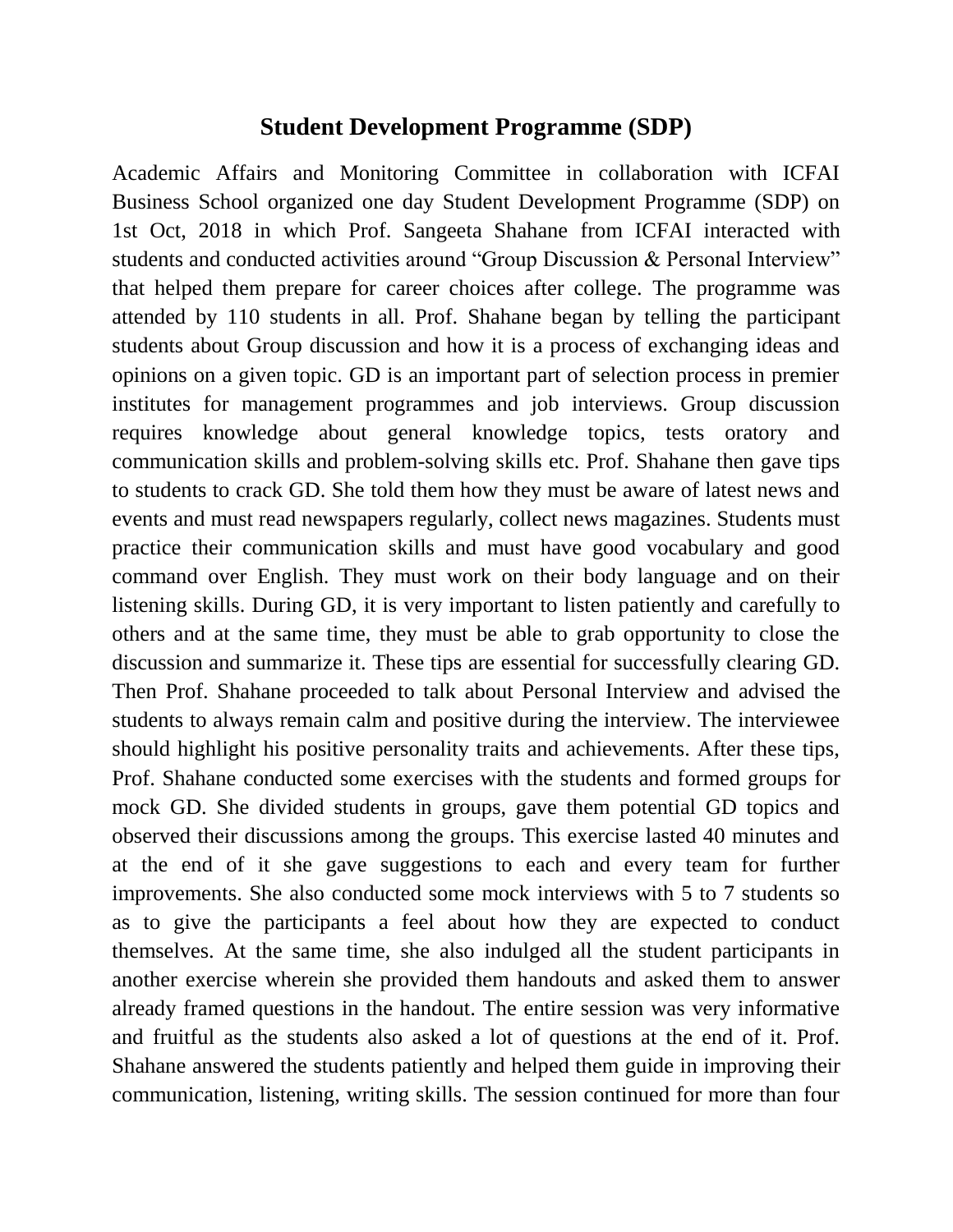hours with a 20 minutes break in between. The session ended with a vote of thanks to the speaker and the participants present.

## **Poster:**